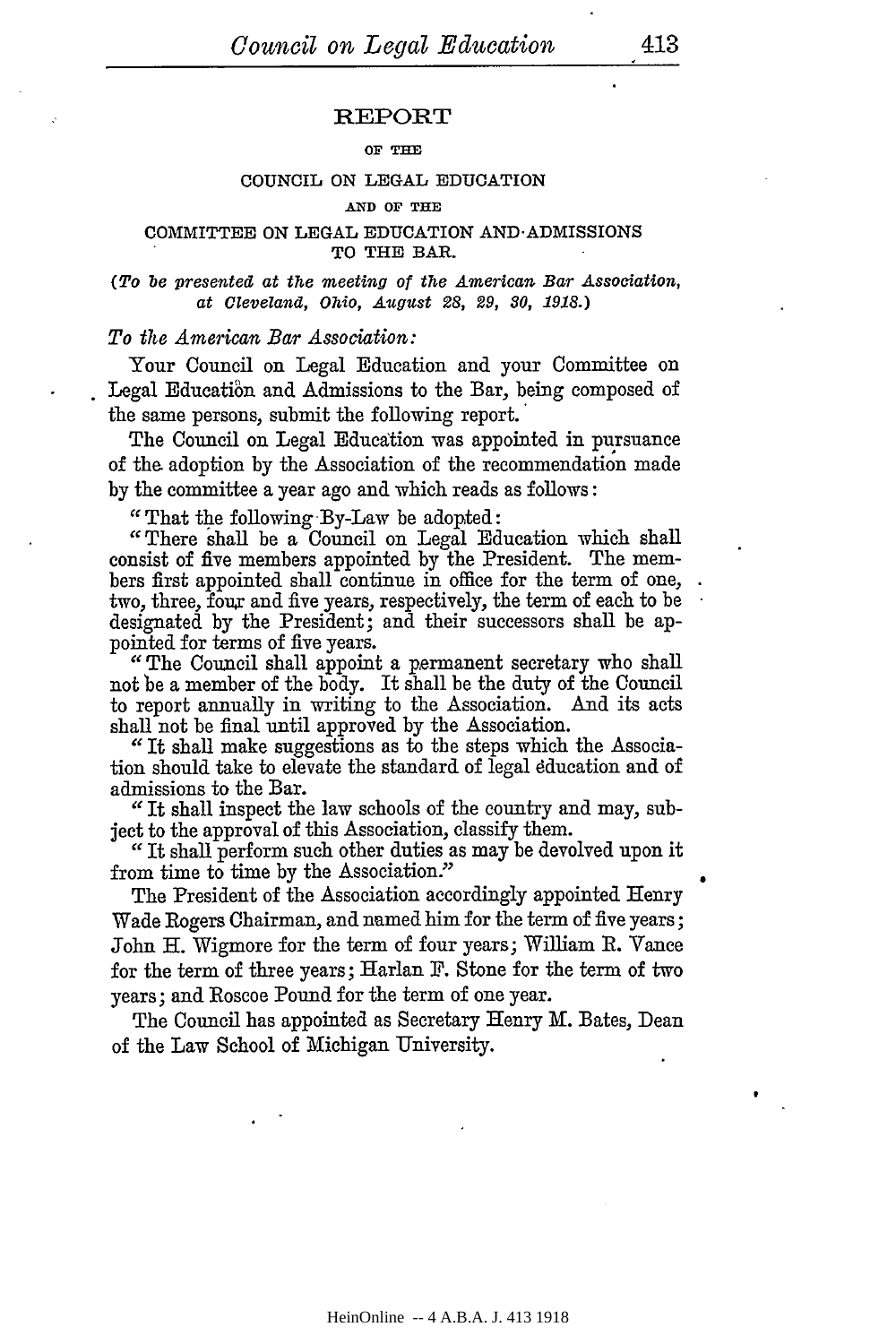The Committee on Legal Education should now be abolished. Its abolition would have been undoubtedly effected last year but for a technicality which prevented its consideration.

If the suggestion should be made that the Committee on Legal Education should be retained in the interest of a uniformity among the standing committees and that the powers now vested in the Council should be vested for that reason in the committee, we desire to say that in our opinion the suggestion is without merit. It might as well be suggested that in the interest of uniform nomenclature the title of the General Council should be changed to General Committee, and that of Local Council to Local Committee.

The powers vested in the Council on Legal Education are different from the powers vested in any standing committee. Not only does the Council differ in function from any standing committee, but it differs in the tenure of its members as they are not appointed from year to year and should not be so appointed for reasons hereinafter stated.

We therefore recommend that By-Law II be amended by inserting between the Report of Executive Committee and Reports of Standing Committees the words, " Report of Council on Legal Education," the same to be subdivision (f), and that the present subdivision (f) be changed to subdivision (g), and that the present subdivisions (g), (h), (i), (j) be correspondingly changed to  $(h)$ ,  $(i)$ ,  $(j)$  and  $(k)$ , respectively.

We also recommend that what is now subdivision (f) be also amended by omitting therefrom the words " On Legal Education and Admissions to the Bar."

In making the above recommendations we deem it important to recall the attention of the Association to that part of the report of last year which refers to the creation of the Council on Legal Education, and which is as foliows:

"We now desire to bring to the attention of the Association the importance of the creation of a Council on Legal Education. The creation of such a council with appropriate powers seems to us the most important forward step that this Association can take at this time.

The Council on Legal Education in England, has given to the phrase a meaning of its own and if we are to have a Council on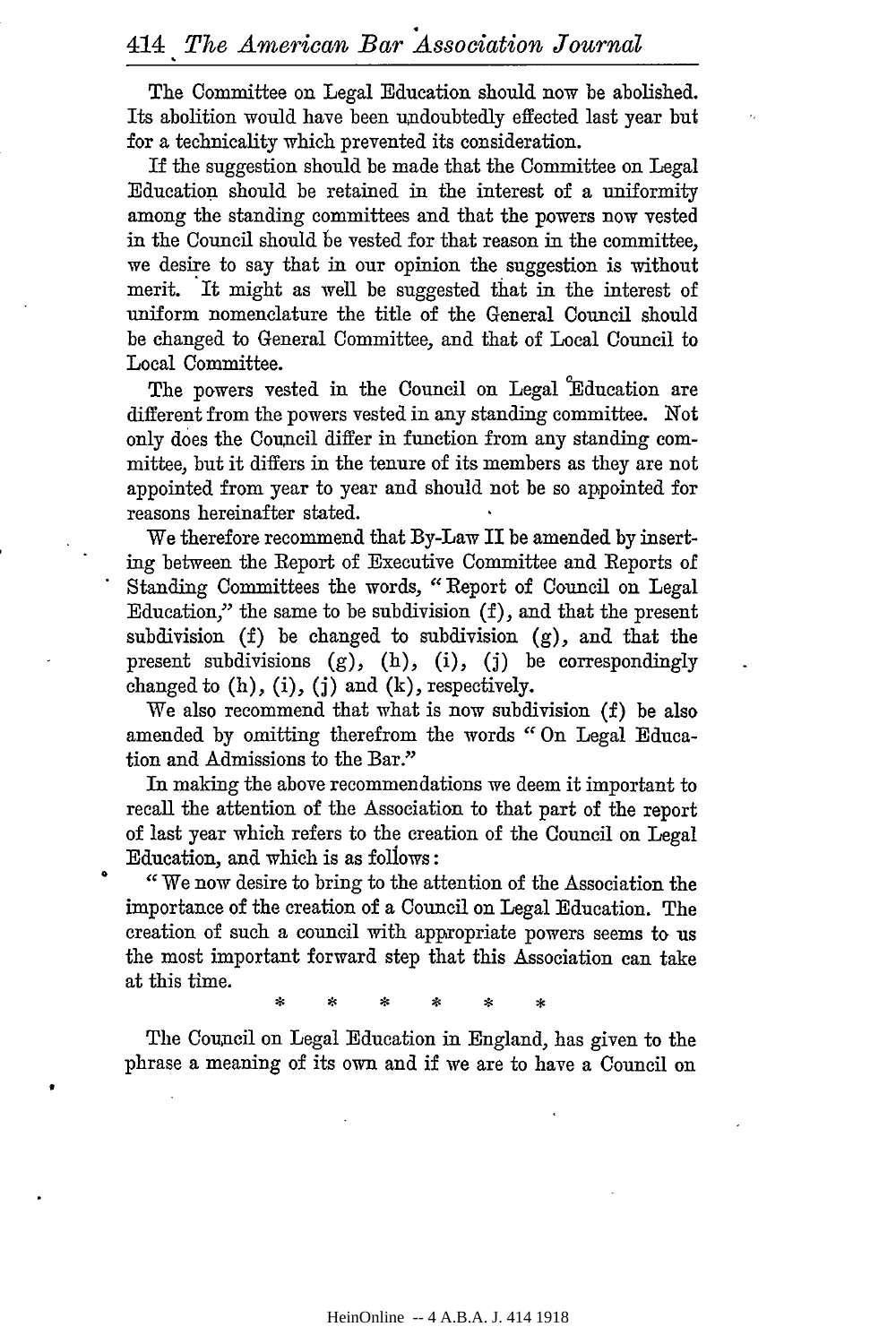Legal Education in the United States its functions should bear some resemblance to that of the one in Ehgland.

In that country a Council on Legal Education has existed since 1852 and it has been charged with the control of the legal education of persons preparing for the Bar. It is appointed by the four Inns of Couxt, and it is composed of 20 judges and barristers. Its members fix the subjects upon which law instruction is to be given, appoint the persons who are to give the instruction, called readers and assistant readers, and determine the time, place and manner of the examinations to be passed by students desiring to be called to the Bar. The duties of the Council on Legal Education are restricted to the supervision of would-be barristers. The education of the solicitors is in the hands of the Incorporated Law Society.

In proposing the creation by this Association of a Council on Legal Education we are not assuming that the Association can give to it the same control over the subject that the Inns of Court have given to the Council on Legal Education in England. It is not within the power of this Association to confer a like authority, even if it were desirable that it should be conferred, which we do not assert. But we believe nevertheless that a Council on Legal Education created by and responsible to the American Bar Association can become an effective agency in promoting higher standards both among the law schools and the state boards of law examiners.

As we are satisfied that a Council on Legal Education should exist we are also satisfied that it should be the agency of the American Bar Association and that when it speaks its voice should be the voice of this Association. A council created by the Association of American Law Schools would labor under certain serious disadvantages, which would not attach to one created by this Association. That Association has a membership of only 47 schools. The number of schools within it is less than the number of schools without it. Action taken by a council created by that Association would in the very nature of things be distrusted by the large number of schools which are not of its number. But quite irrespective of that, although that is, an objection of no inconsiderable importance, there remains the fact that the American Bar Association is the body whose duty and high privilege it is to speak for the American Bar, and to say what education is in its opinion sufficient and what training is ade-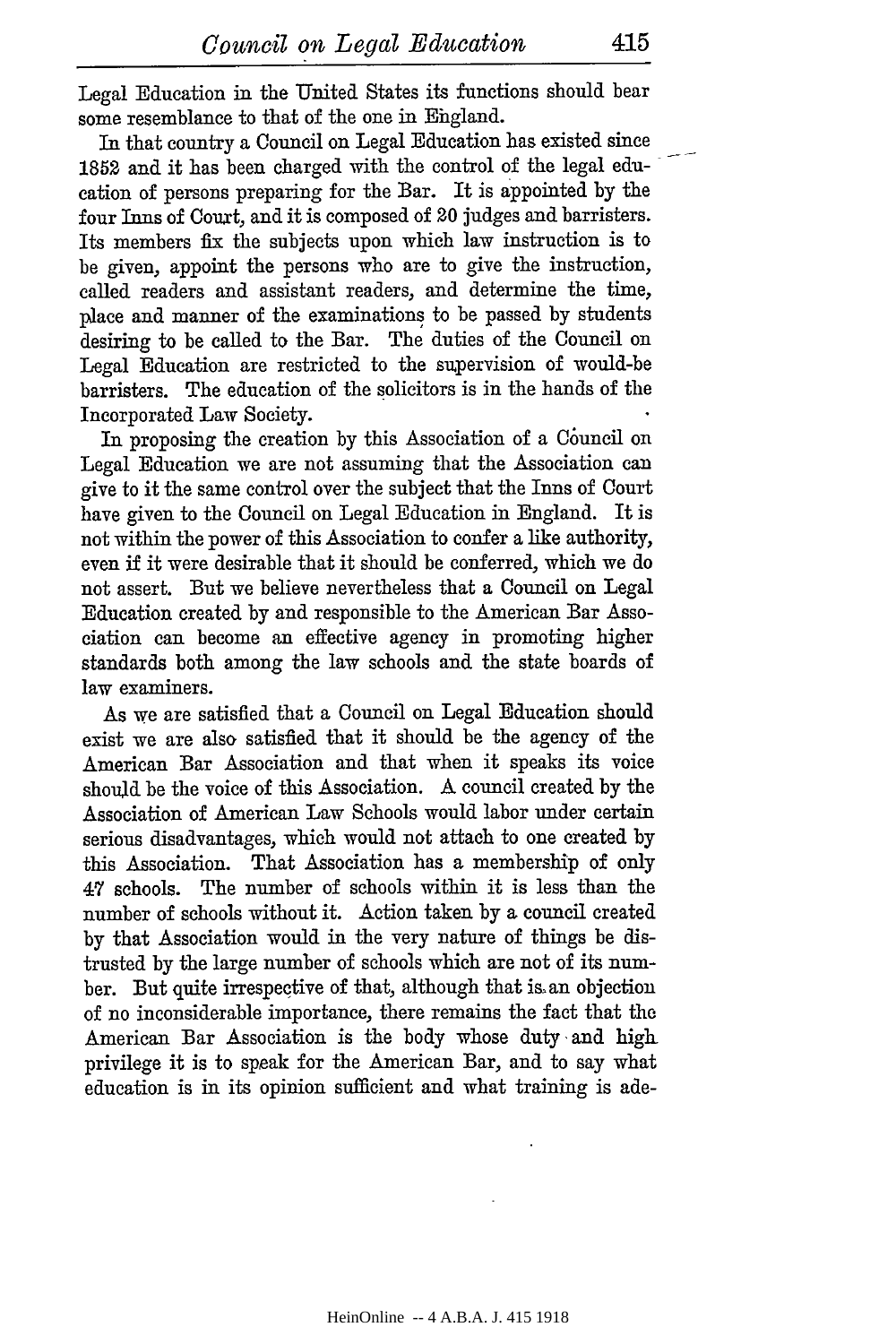quate and desirable to prepare American lawyers for the practice of their profession. It, and not the Association of American Law Schools, should create therefore a Council on Legal Education, and the latter body should report to the Bar Association all its recommendations and determinations, which recommendations and determinations should become authoritative only after confirmation by this Association.

It may be said that such a Council should be constituted by the joint action of this Association and of the Association of American Law Schools. In this view we are unable to concur, believing, as we do, that it should be created by one body to which alone it should be responsible.

In case a Council on Legal Education is created by the Association we can see no reason for the continued existence of the Committee on Legal Education and Admissions to the Bar. The functions of this committee should be performed by the Council which would take its place, and all matters relating to the subject of legal education or admissions to the Bar coming before the Association should be referred to the Council for its recommendation and report prior to final action by the Association.

The Council on Legal Education if its work is to be performed with the same degree of efficiency as has characterized the Council on Medical Education will need to have a fund which it can use for its expenses in the carrying on of its work. The expenses of the Council on Medical Education have varied from year to year from a minimum of \$5,500 to a miximun of \$10,000. This expense involves a large amount which this Association, its membership being much less than that of the Medical Association, could not at present provide in full out of its own treasury. But it is not to be doubted that if such a council is established a fund can in time be obtained, supplementing that which the Association can furnish which will enable the work to be prosecuted with efficiency. In the meantime the Council, we are persuaded, can carry on its work in a manner to justify its existence, although not with the efficiency and thoroughness which has attended that of the Council on Medical Education. Until a Council on Legal Education has been created, and the attitude of the Association respecting it has been made known, it is hardly to be expected that a fund will be provided in advance to enable it to accomplish its work. But after the council is once established an endowment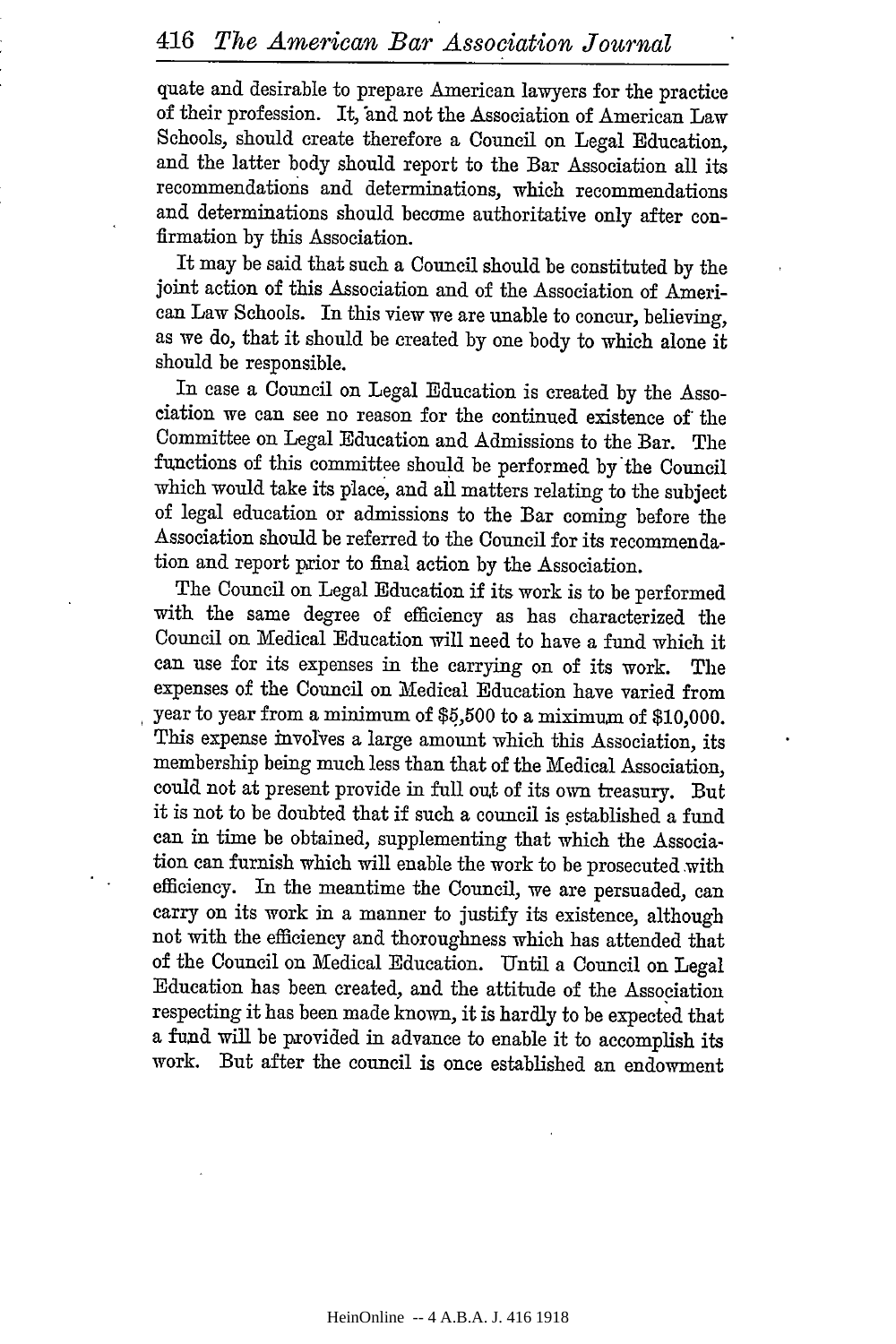should be secured which should be held in trust by the Treasurer of this Association for the purposes involved.

The Association in acting upon this recommendation for the creation of the Council on Legal Education may well take into account the remarkable progress which has been made in this country in medical education since 1905. A review of the period justifies fully the claim advanced by the Chairman of the Council on Medical Education when he declared in February, **1916,** that 'The American medical profession has done more during this period to put itself on a sound basis and make itself efficient than has been done by any other profession or men in any other field of effort.' The oversupply of medical schools has been reduced by about 40 per cent; the number of higher standard colleges has been increased over 80 per cent. The figures in regard to medical studehts and graduates show an improvement in quality as compared with quantity in about the same proportions. In 1904 there were **162** medical colleges in the United States and in 1905 the number was reduced to 95. In 1904 the number of medical students was 28,142, and in **1915** it was 14,891. In 1904 the number of students in the high standard medical colleges was 6 per cent and in 1915 it was 80 per cent. The number of medical students graduated in 1904 was **5747** and in 1915 it was 3536.. The number graduated in 1904 from high standard medical colleges was 369 and in 1915 it was 2652. The percentage from high standard colleges being 6.4 in 1904 and **75** per cent in 1915.

At the present time 54 of the 95 medical colleges now require for admission two years of college work, and that standard of preliminary education has been adopted by **15** state licensing boards. The following states through their state examiningboards now require two years of college work in addition to a four-year high school course as the preliminary education of all medical students: Alabama, Arizona, Colorado, Indiana, Iowa, Maryland, Minnesota, New Hampshire, New Jersey, New Mexico, North Dakota, Oklahoma, Rhode Island, South Dakota, Virginia, Washington and Wisconsin.

In the 30 years following the Civil War the number of medical colleges in this country multiplied so greatly that in 1904 we had in the United States over half of the total number existing in the world. A few only were well managed, the larger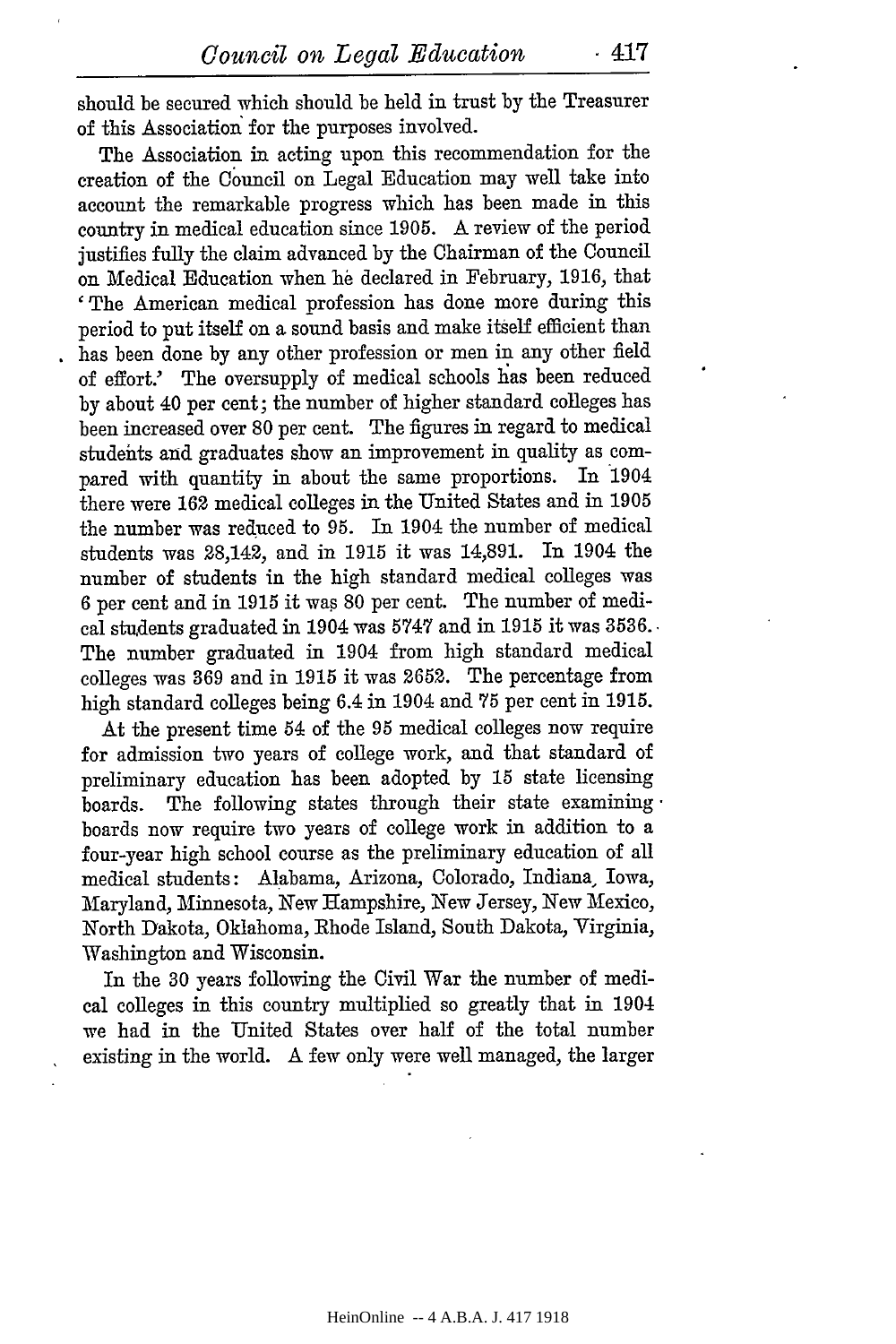number of them were owned by private individuals or joint stock corporations, and were conducted for profit. To increase the profits all methods were resorted to, and low standards of admission and of graduation prevailed. To our shame and mortification much the same story marks the history of too many of the law schools. And it is because of this condition only too well known to the profession that this committee advises the Association to adopt the same policy which the Medical Association has pursued to its honor and to the advancement of sound medical education. By the creation of a Council on Legal Education we may hope in time for similar results as respects legal education.

The Council on Medical Education grades all medical colleges on a civil service basis on a scale of 1000 points. The data relating to each college are grouped under ten general heads in such manner that the groups have as nearly equal weight as possible, each group allowing a possible 100 points (10 per cent) out of a possible 1000 points (100 per cent). The ten heads under which the data are arranged are as follows:

1. Showing of graduates before state boards and other evidences of the training received.

2. Enforcement of a satisfactory preliminary education requirement, granting of advance standing and the character of records.

**3.** Character of curriculum, grading of course, length of ses-

4. Medical school buildings; light, heat, ventilation, cleanliness.

5. Laboratory facilities and instruction.

6. Dispensary facilities and instruction.

**7.** Hospital facilities and instruction, maternity work, necrop- sies, specialties.

8. Faculty, number and qualifications of trained teachers, fulltime instructors, and assistants, especially of the laboratory branches, organization, and extent of research work.

9. Extent to which the school is conducted for properly teaching the science of medicine rather than for the profit of the

10. Possession and use made of libraries, museums, charts, stereopticons, etc.

Class A colleges are those which are acceptable; Class B, those which, under their present organization, might be made acceptable by general improvements, and Class C, those which require a complete reorganization to make them acceptable.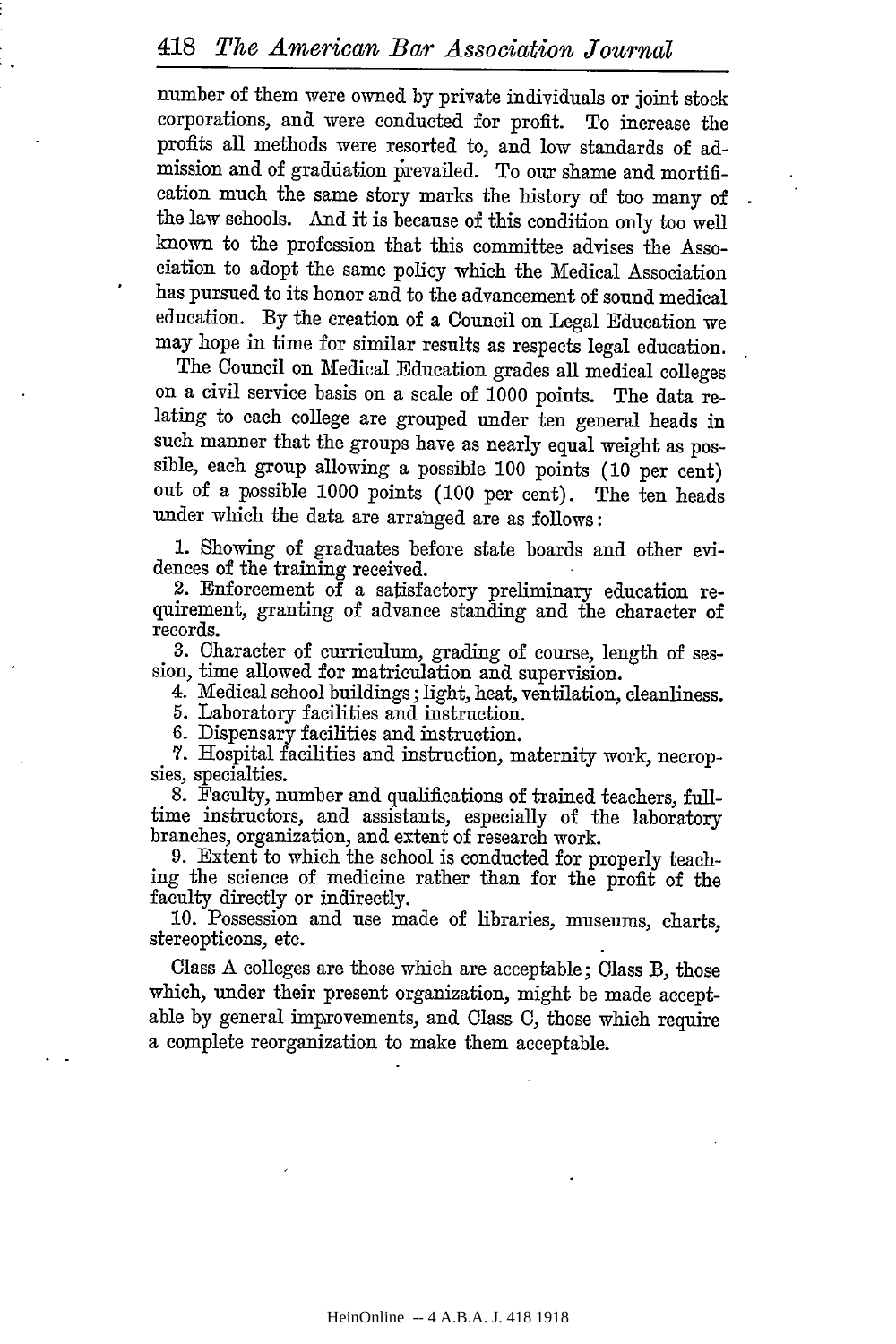**A** Council on Legal Education when created by adopting a similar policy can perform a most useful service for the legal profession.

To enable the Council to perform its work efficiently it is essential that its members shall have their tenure of office for a period of sufficient length to enable them to carry into effect any policy which they may deem wise and which this Association may approve. For that reason the tenure should be fixed at five years."

## **THE STANDARD IRULES.**

The committee last year reported on the Standard Rules for Admission to the Bar referred to it by the American Bar Association in 1916, and as no action was taken on the subject, for the reason already stated, that matter, with certain other natters for the like reason was referred to this committee, we report that in our opinion the recommendations submitted last year should be adopted for the reasons then stated which seem to us satisfactory and conclusive. See Report of American Bar Association for **1917,** pp. 447-476.

The rules as proposed by the Section and the modifications suggested therein by the committee, together with the reasons therefor, were set forth at length in the report made last year. We have examined the matter in detail and concur in all respects with the conclusions which the committee reached last year. It would unduly extend this report to incorporate into it the discussion of the rules, and we must content ourselves with the hope that those who doubt the wisdom of our conclusions will examine the report of last year to ascertain the reasons which led the committee of last year and that of this year to reach the same identical result in the recommendations upon this subject.

**REORGANIZATION** OF **THE SECTION ON LEGAL EDUCATION.**

The committee intimated a year ago that it thought the time had come for a reorganization of the Section on Legal Education. We are convinced- that a reorganization of the Section is certainly demanded and ought not longer to be postponed. The Section was created in 1893 and was the first Section the Association authorized. At the time it was formed there was no association of law schools in existence, and for many years it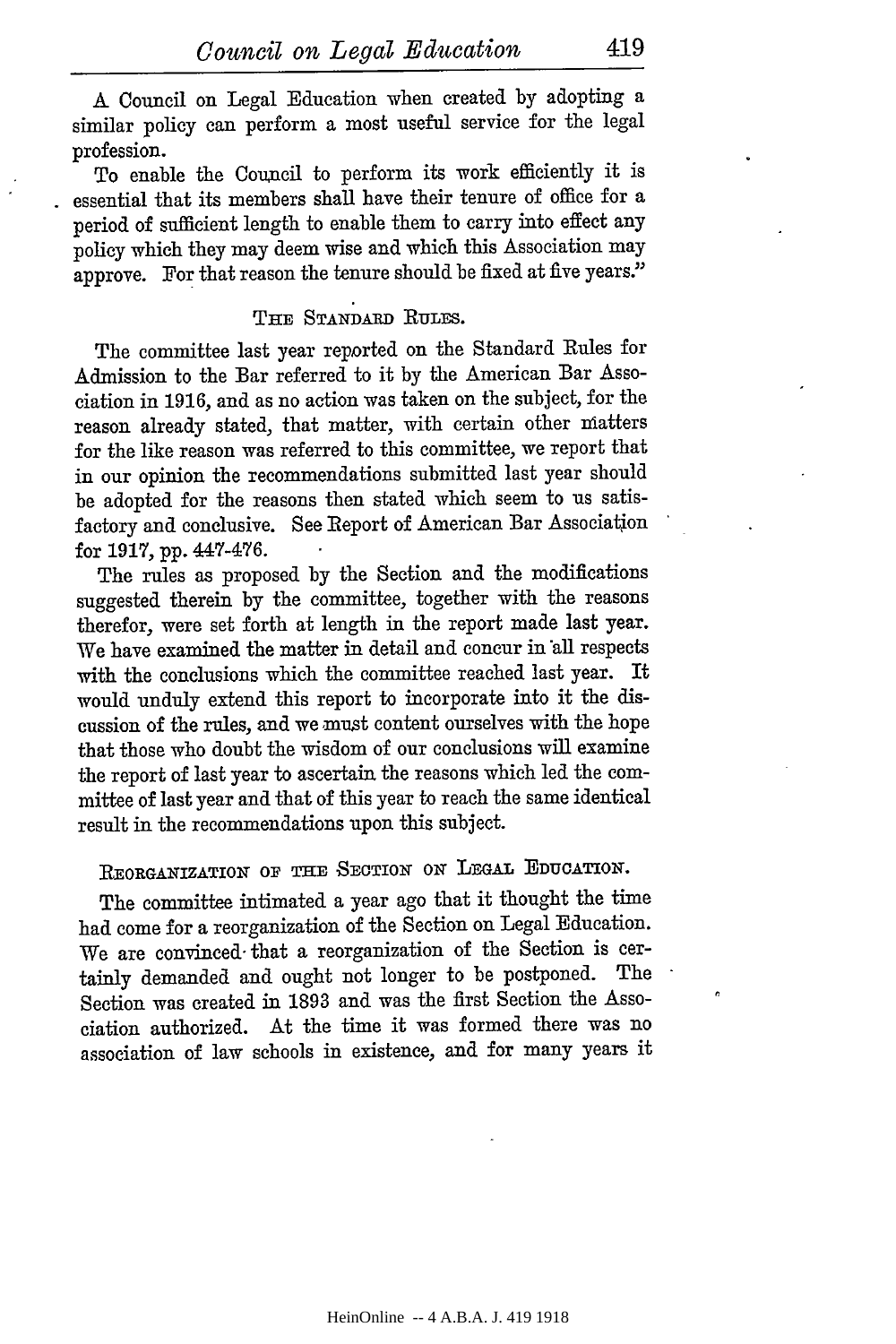# <sup>420</sup>*The American Bar Association Journal*

served a very useful purpose. The Association of American Law Schools was formed in 1900, and for a number of years the Section and the Association of Law Schools held their meetings at the same time and place fixed for the meetings of the Bar . Association. But now for a number of years the Association of Law Schools has held its meetings, and very successful meetings they have been, apart from the meetings of the Bar Association. This plan of holding the meetings at a different time and place was adopted as the Law Schools' Association' found it difficult to obtain a sifficient time for its meetings in conjunction with the meetings of the Section. Moreover, both bodies were discussing very largely the same questions, which added to the difficulties of the situation. Again the Section had no definite membership and any member of the Bar Association was at liberty not only to participate in the discussions, but to vote upon all questions which came up.

It is now most desirable, it seems to us, that the Association of Law Schools should be brought into close relations with the Bar Association. The advantages of such an arrangemeni are manifest and mutual, and we believe that if the Bar Association maintains its purpose to stand for the highest standards in legal education and to exert a positive influence upon the law schools, even as the Medical Association has done upon the medical schools, the result can be accomplished.

That such is the purpose of the Bar Association was shown by its practically unanimous vote in creating the Council on Legal Education one year ago, and so long as that action stands no one can question what the attitude of the Bar Association is upon this vital subject.

The Association of the Law Schools is on record in favor of a Council on Legal Education with such powers as the Bar Association has given it, and we believe that the two associations can work together in a closer relationship than ever before existed. We believe that this can be accomplished through a reorganization of the Section. With this end in view we submit the recommendation for the amendment of By-Law XIV, which is found at the end of this report.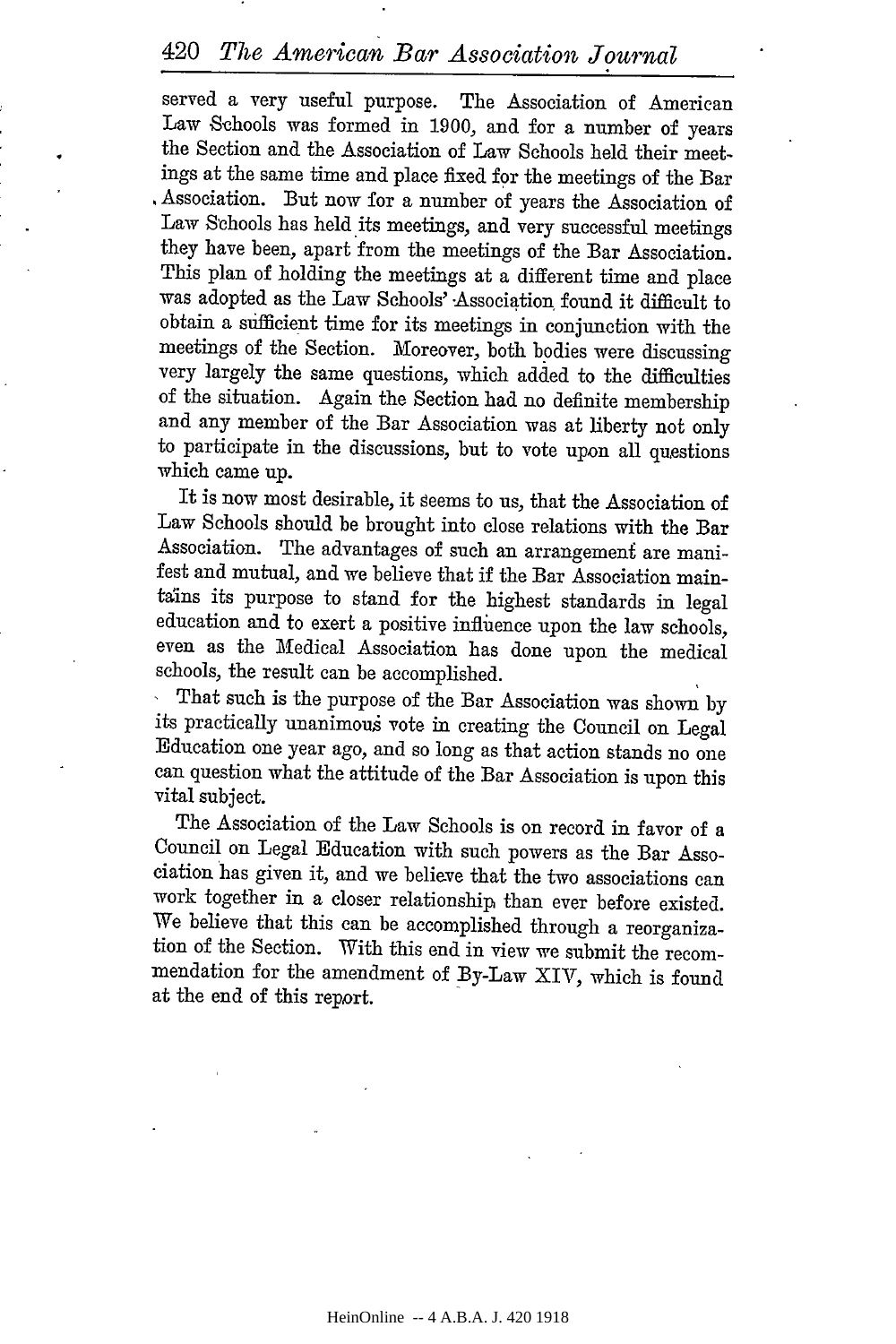## GENERAL REMARKS.

The report for 1917 of the president of the Carnegie Foundation for the Advancement of Teaching refers to the effect of the Civil War upon the student attendance in the law schools of the United States. After citing the figures Mr. Pritchet says: "It would appear, therefore, that in the North, war conditions in and of themselves did not operate to produce to any serious extent an actual reduction in law school attendance." The effect of war and reconstruction upon the Southern schools was much more disastrous and long continued. The effect of the present world war, we venture to add, is affecting the Northern schools much more seriously than did the war of 1861-65. The following table is of interest:

|                                                                                                                                                                                        | ຣ<br>1859.                                     | 1860-61                                          | 1861-62                                  | 1862-63                                  | 1863-64                            | 1864-65                             | 1865-66.                                              | 1800-07                                   | 1807-08.                                         |
|----------------------------------------------------------------------------------------------------------------------------------------------------------------------------------------|------------------------------------------------|--------------------------------------------------|------------------------------------------|------------------------------------------|------------------------------------|-------------------------------------|-------------------------------------------------------|-------------------------------------------|--------------------------------------------------|
| Columbia University<br>Georgia University<br>Harvard University<br>Michigan University<br>Mississippi University<br>Pennsylvania University.<br>Virginia University<br>Yale University | 62<br>26<br>166<br>90<br>29<br>71<br>131<br>28 | 100<br>40<br>158<br>159<br>19<br>71<br>135<br>30 | 111<br>103<br>129<br>25<br>54<br>9<br>28 | 149<br>. .<br>89<br>134<br>47<br>5<br>34 | 169<br>124<br>221<br>62<br>7<br>31 | 158<br>125<br>260<br>65<br>10<br>32 | 178<br>8<br>177<br>385<br>$\cdot$ .<br>66<br>67<br>35 | 166<br>0<br>157<br>395<br>67<br>121<br>26 | 184<br>10<br>125<br>387<br>24<br>67<br>109<br>16 |

**LAW SCHOOL ATTENDANCE** 1860-1868.

The investigation of the subject of Legal Education and Admissions to the Bar which at the request of your Committee on Legal Education the Carnegie Foundation for the Advancement of Teaching began in **1913** has not yet resulted in a final report. We said in our report of last year that it was supposed that this final report of the Carnegie Foundation would be made in the early part of **1918.** This expectation has not been realized and at this writing we are informed that it is now expected that the report will be published in about six months, which would be in December of this year.

We are informed **by** the United States Commissioner of Education at Washington that no statistical data as to the number of students enrolled in the law schools of this country in **1917** were collected. We learn from the same source that of the 124 law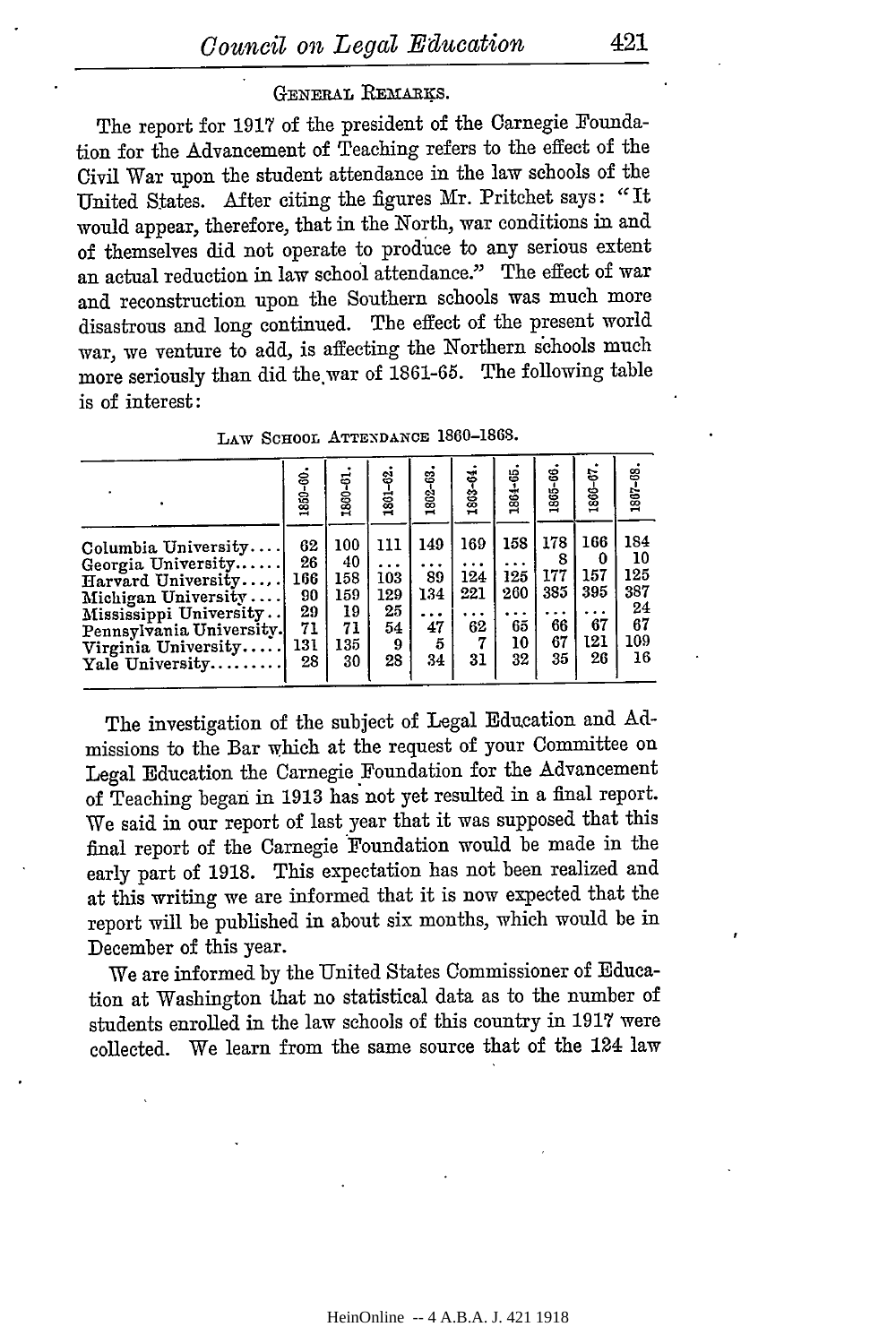schools in the United States in 1917, 1 offered a course of one year; 18 of two years; 1, two to three years; 87, three years; 6, three to four years; 11, four years.

The Council on Legal Education has organized and mapped out the work in a general way which it proposes to undertake. But it has not commenced its active study of existing conditions.

The appropriation made by the Executive Committee has been insufficient to justify us in entering actively at this time upon the work which the Bar Association has authorized. We do not permit ourselves to doubt that adequate appropriation will be made and that the American Bar Association, having committed itself to the policy which the American Medical Association and energetically followed since to its great honor and to the concededly great advantage of medical education in the United States, will maintain that policy with as much vigor and interest as has characterized the Medical Association in its attitude on the like subject. To puxsue any other policy, it seems to us, is impossible for an association having for its object the advancement of the science of jurisprudence and the promotion of the administration of justice in the United States. It would be to subject the Association to such an impairment of its prestige in the public opinion of the country as would be most unfortunate and prejudicial from every point of view- It would be to make the greatest mistake which has been made in the history of the Association.

# THE RECOMMENDATIONS.

In conclusion we state our recommendations as follows:

1. Amend By-Law II by inserting between the Report of Executive Committee and Reports of Standing Committees the words, "Report of Council on Legal Education," the same to be subdivision (f), and that the present subdivis

2. Further amend By-Law II in what is now subdivision (f) by omitting therefrom the words " On Legal Education and Admissions to the Bar."

3. That the Standard Rules be adopted with the modifications as proposed by this committee, making them read as follows: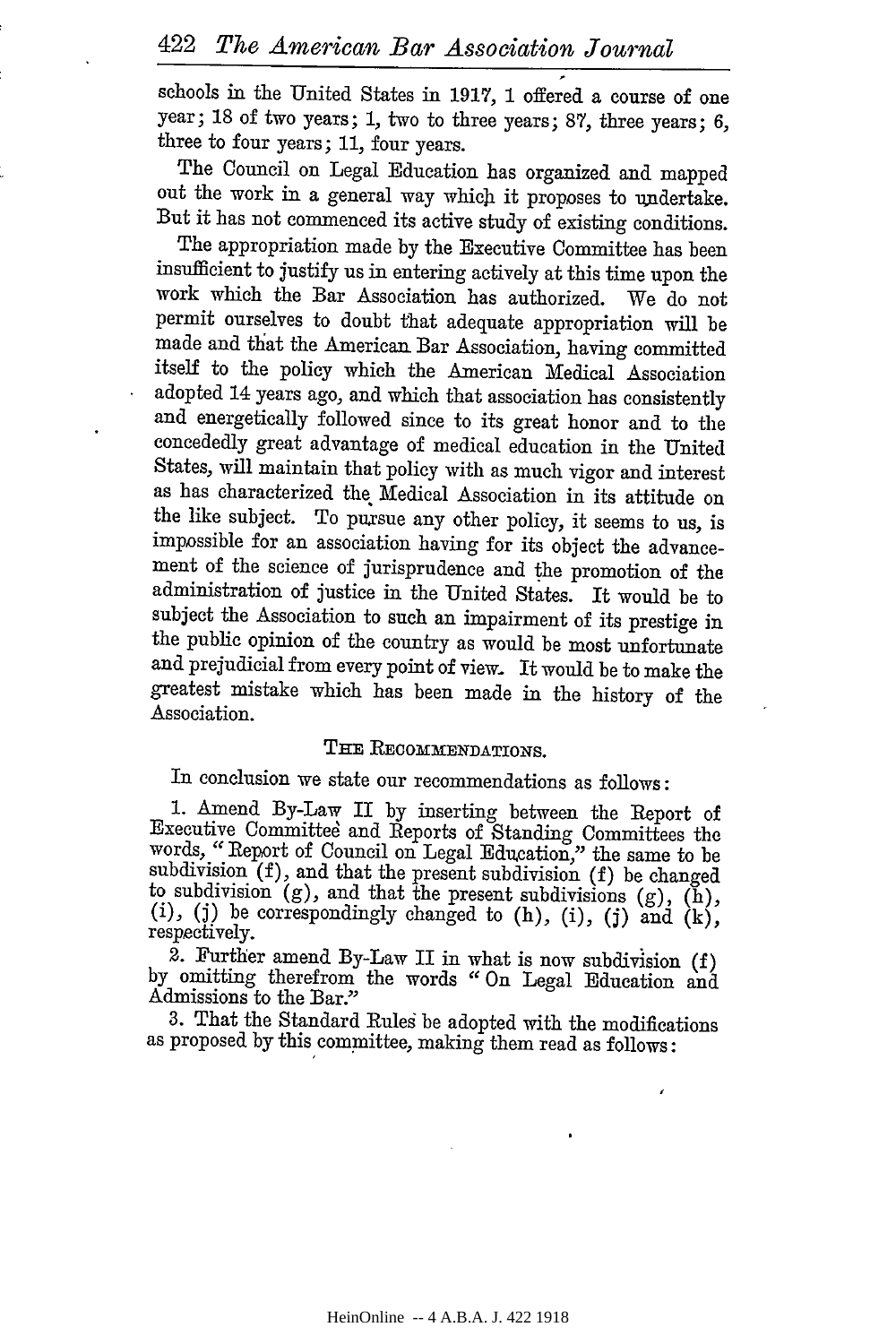(1) Examination for admission to the Bar should be conducted in each state by a paid board of five members appointed by the highest Appellate Court.

(2) A law diploma should not entitle the holder to admission to the Bar without examination by this board.

(3) The candidate should at the time of his admission be a citizen of the United States.

(4) He should also be a citizen of the state in which he is applying for admission, or prove that it is his intention personally to practice law therein.

(5) There should be an examination by the board as to the moral character of each applicant for admission to the Bar, which examination should be in addition to the requirement of certificates as to his moral character, and in addition to the examination as to educational qualifications. And each applicant should satisfy the board as to his moral fitness to practice law. The applicant should be required to file with the board evidence that he is a person of good moral character which should include the affidavits of three responsible citizens, two of whom should be members of the Bar of the state, and the affidavits should set forth how long a time, when and under what circumstances those making the same have known the candidate and that he is to the knowledge of the affiants a person of good moral character.

(6) Three years' practice in states having substantially equivalent requirements for admission to the Bar should be sufficient in the case of lawyers from other jurisdictions applying for admission on grounds of comity provided the board after an independent investigation is satisfied as to the moral character and professional standing of the applicant in the state from which he has removed.

**(7)** Every candidate should satisfy the board that he has passed the necessary requirements for entrance to the collegiate department of the state university of the candidate's state, or of such college or colleges as may be approved by the state board of law examiners, or an examination equivalent thereto conducted by the authority of the state.

(8) Every applicant should be required to have successfully completed the prescribed course of instruction and passed the examinations of a law school, approved by the board, which requires for the completion of its course not less than three years of resident attendance during the day time, or not less than four years of resident attendance if a substantial part or all of the exercises of the school are in the evening.

(9) At least 30 days before the state board's certificate shall be issued to any candidate who shall have passed the examination, the name of each candidate should be published by the state board in a newspaper of general circulation, and also in a law periodical, if there be one withn the state jurisdiction.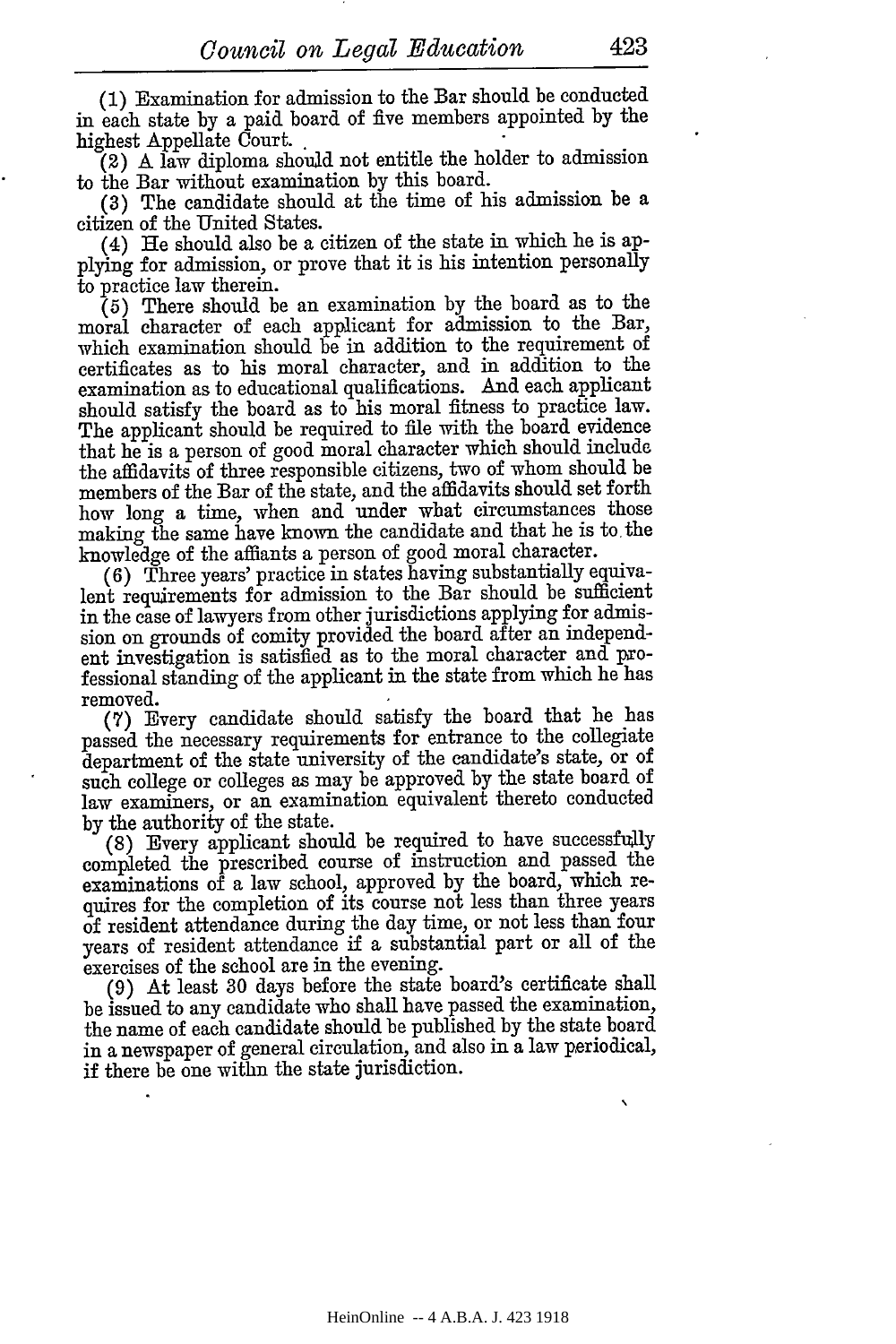4. That By-Law XIV be repealed and that there be substituted

A Section of the Association, to be known as the Section on Legal Education is hereby established, which shall meet annually in connection with the meeting of the Association, but not during such hours as the Association is in session.

The Section shall consist of:

1. A Conference of Law Schools.

2. A Conference of State Boards of Law Examiners.

The object of the Conference of Law Schools shall be the discussion of methods of legal education.

The object of the Conference of State Boards of Law Examiners shall be the methods of law examiners.

And each Conference may discuss the rules which should govern admission to the Bar and may make recommendations to the Association, which shall be referred by the Association to the Council on Legal Education for its consideration and report. The members of the Conference of Law Schools shall be all law

schools now in the Association of American Law Schools and such schools as may be recommended by the Conference of Law Schools and approved by the American Bar Association.

The members of the Conference of State Boards of Law Examiners shall be all State Boards of Law Examiners which now conduct their examinations in writing, and such state boards as may be recommended by the Conference and approved by the American Bar Association.

The meetings of the Conference of Law Schools and those of the Conference of State Boards of Law Examiners' shall be held separately except that there shall be held at least one joint session of the two Conferences.

Any member of the American Bar Association may participate in the discussions in either Conference. But the right to vote in each Conference is restricted as follows:

In the Conference of Law Schools each school shall have one vote.

In the Conference of State Boards of Law Examiners each board shall have one vote.

There shall be a Chairman and Secretary of the Section who shall be elected annually in the joint session of the two Conferences.

There shall be a Vice-Chairman and Secretary for each Conference, each of whom shall be elected annually by it. There shall be such committees as each Conference shall from time to time appoint.

The Chairman and Secretary of the Section and the Vice-Chairmen and Secretaries of the Conferences, together with the Council on Legal Education, shall constitute the Executive Com